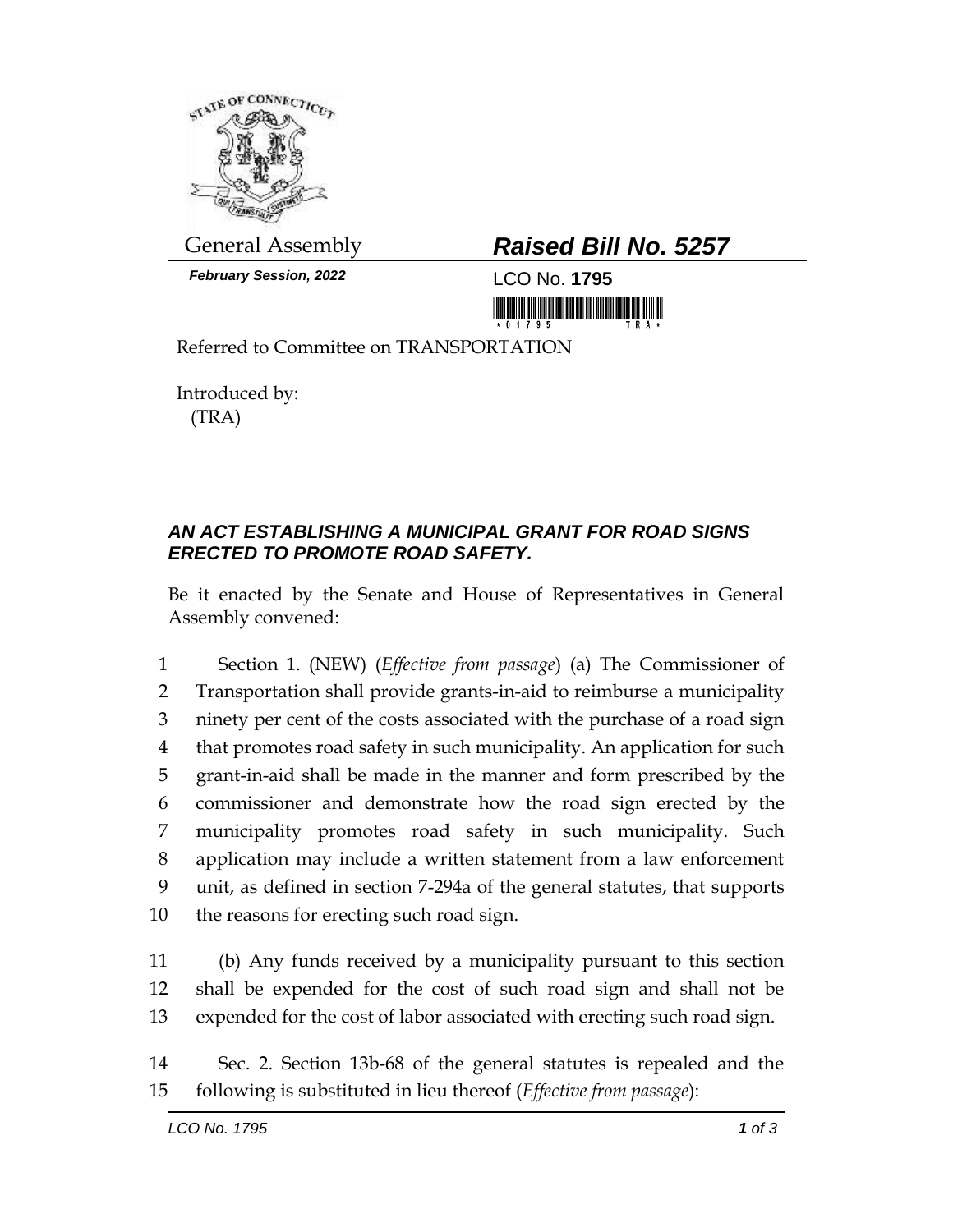(a) There is established a fund to be known as the "Special Transportation Fund". The fund may contain any moneys required or permitted by law to be deposited in the fund and any moneys recovered by the state for overpayments, improper payments or duplicate payments made by the state relating to any transportation infrastructure improvements which have been financed by special tax obligation bonds issued pursuant to sections 13b-74 to 13b-77, inclusive, and shall be held by the Treasurer separate and apart from all other moneys, funds and accounts. Investment earnings credited to the assets of said fund shall become part of the assets of said fund. Any balance remaining in said fund at the end of any fiscal year shall be carried forward in said fund for the fiscal year next succeeding.

 (b) The Special Transportation Fund shall be a perpetual fund, the resources of which shall be expended solely for transportation purposes. Such purposes include the payment of debt service on obligations of the state incurred for transportation purposes. All sources of moneys, funds and receipts of the state required to be credited, deposited or transferred to said fund by state law on or after June 30, 2015, shall continue to be credited, deposited or transferred to said fund, so long as the sources of such moneys, funds and receipts are collected or received by the state or any officer thereof. No law shall be enacted authorizing the resources of said fund to be expended other than for transportation purposes.

 (c) There is established a fund to be known as the "Transportation Grants and Restricted Accounts Fund". Upon certification by the Comptroller and the Secretary of the Office of Policy and Management that the CORE-CT project for fiscal services is operational, the fund shall contain all transportation moneys that are restricted, not available for general use and previously accounted for in the Special Transportation Fund as "Federal and Other Grants". The Comptroller is authorized to make such transfers as are necessary to provide that, notwithstanding any provision of the general statutes, all transportation moneys that are restricted and not available for general use are in the Transportation Grants and Restricted Accounts Fund.